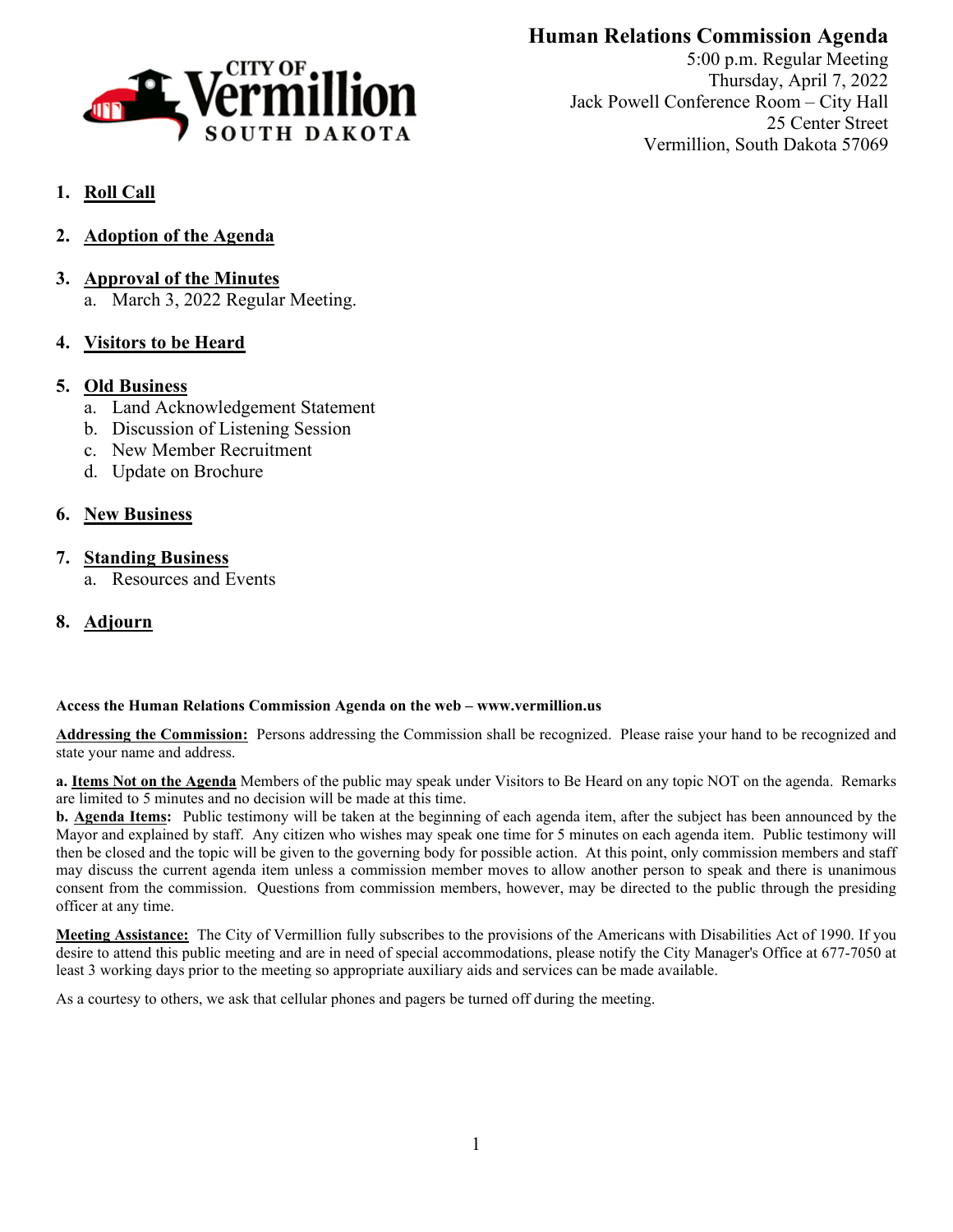Unapproved Minutes Human Relations Commission Thursday, March 3, 2022 Regular Meeting

The regular meeting of the Human Relations Commission was called to order on Thursday, March 3, 2022 at 5:03 p.m.

#### Roll Call

Present: Shannon Cole, Wendy Hess (via Zoom), Jerry Yutrzenka (via Zoom), Brenda Fergen (5:12 pm), Jordan Bonstrom

Absent: Alexis Oskolkoff, Student Representative (Vacant)

Staff Present: John Prescott, City Manager; Stone Conley, Assistant to the City Manager

#### 1. Adoption of the Agenda

Bonstrom motioned to approve the agenda with the changes of adding new member recruitment and update on brochure to New Business noted, seconded by Yutrzenka. Motion carried unanimously.

## 2. Approval of the Minutes

2a. Cole moved to approve the February 3, 2022 regular meeting minutes seconded by Bonstrom. Motion carried unanimously.

#### 3. Visitors to be Heard

3a. None

#### 4. Old Business

4a. Cole has drafted a list and gone through local elders for guidance on the land acknowledgement statement. Dr. Cheeseman will be contacted with an informal request, with a formal meeting later. Discussions will continue.

4b. Hess and Bonstrom drafted a list of those who may fall under the classification of protected classes and those they may want to contact regarding listening sessions. An email and in-person form of contact will occur. The draft email will be sent to HRC members<br>to edit. Hess would also like for HRC members and those being Hess would also like for HRC members and those being emailed to connect the commission with local community leaders. The goal is to find someone who will facilitate the listening session. Hess would like a date set for the event. Cole states that late April or early May would be best overall. Bonstrom agrees with the timeframe. Cole would like a set of possible candidates by next meeting. Hess will reach out to Oskolkoff as well for her opinion. Yutrzenka would like to contact the local high school. He also would like the list to contain a variety of people. Fergen would also like to consider international students.